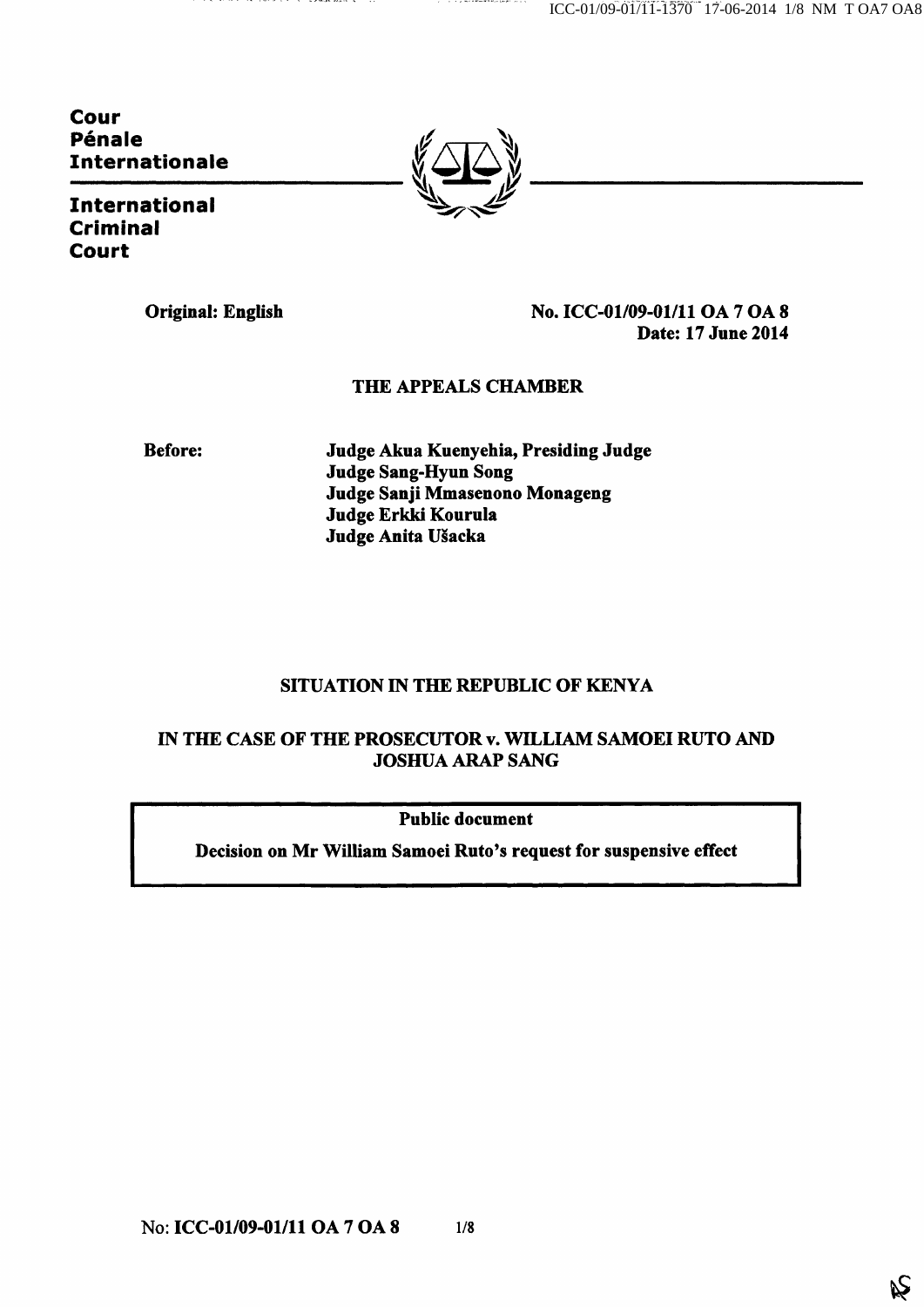Decision to be notified in accordance with regulation 31 of the Regulations of the Court to:

Ms Fatou Bensouda, Prosecutor Ms Helen Brady Mr David Hooper

The Office of the Prosecutor<br>
Ms Fatou Bensouda, Prosecutor<br>
Mr Karim A. A. Khan<br>
Mr Karim A. A. Khan

Counsel for Mr Joshua Arap Sang Mr Joseph Kipchumba Kigen-Katwa Ms Caroline Buisman

#### **REGISTRY**

Registrar Mr Herman von Hebel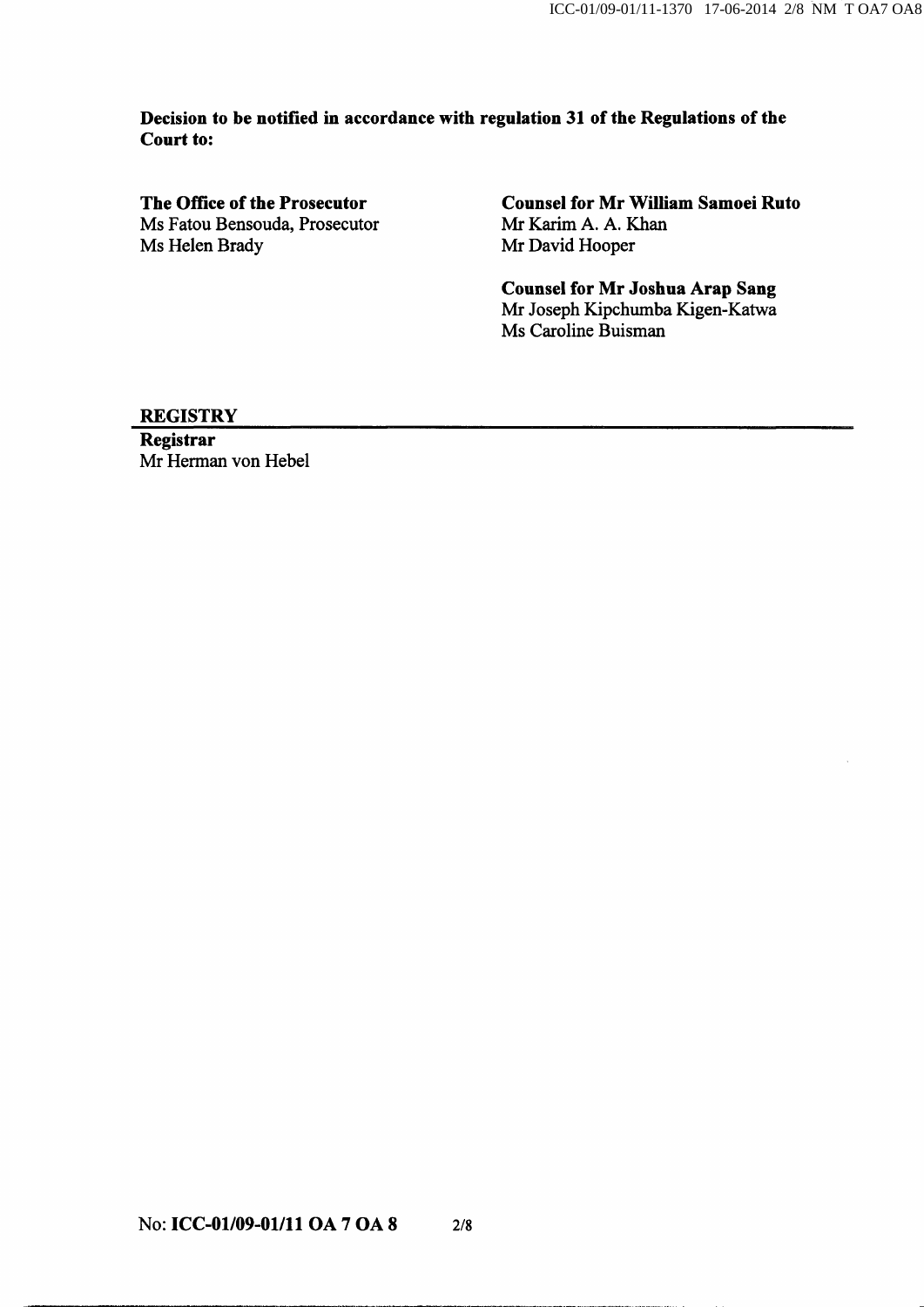The Appeals Chamber of the Intemational Criminal Court,

In the appeals of Mr William Samoei Ruto and Mr Joshua Arap Sang against the decision of Trial Chamber V (A) entitled "Decision on Prosecutor's Application for Witness Summonses and resulting Request for State Party Cooperation" of 17 April 2014 (ICC-01/09-01/1 l-1274-Corr2),

Having before it the "Defence appeal against the 'Decision on Prosecutor's Application for Witness Summonses and resulting Request for State Party Cooperation'" of 5 June 2014 (ICC-01/09-01/11-1345), in which a request for suspensive effect is made,

Renders the following

# DECISION

The above-mentioned request for suspensive effect is rejected.

### REASONS

## I. PROCEDURAL HISTORY

1. On 23 May 2014, Trial Chamber V (A) (hereinafter: "Trial Chamber") granted Mr William Samoei Ruto (hereinafter: "Mr Ruto") and Mr Joshua Arap Sang (hereinafter: "Mr Sang") leave to appeal<sup>1</sup> its "Decision on Prosecutor's Application for Witness Summonses and resulting Request for State Party Cooperation"<sup>2</sup> of 17 April 2014 (hereinafter: "Impugned Decision"). With the Impugned Decision, the Trial Chamber inter alia decided to require the attendance of eight witnesses and to request the Government of Kenya (hereinafter: "Kenya") "to facilitate, by way of compulsory measure as necessary, the appearance of the indicated witnesses for testimony before the Trial Chamber  $[...]$ .<sup>3</sup>

<sup>&</sup>lt;sup>1</sup> "Decision on defence applications for leave to appeal the 'Decision on Prosecutor's Application for Witness Summonses and resulting Request for State Party Cooperation' and the request of the Government of Kenya to submit amicus curiae observations", ICC-01/09-01/11-1313.

<sup>&</sup>lt;sup>2</sup> ICC-01/09-01/11-1274-Corr2.

 $<sup>3</sup>$  Impugned Decision, p. 77.</sup>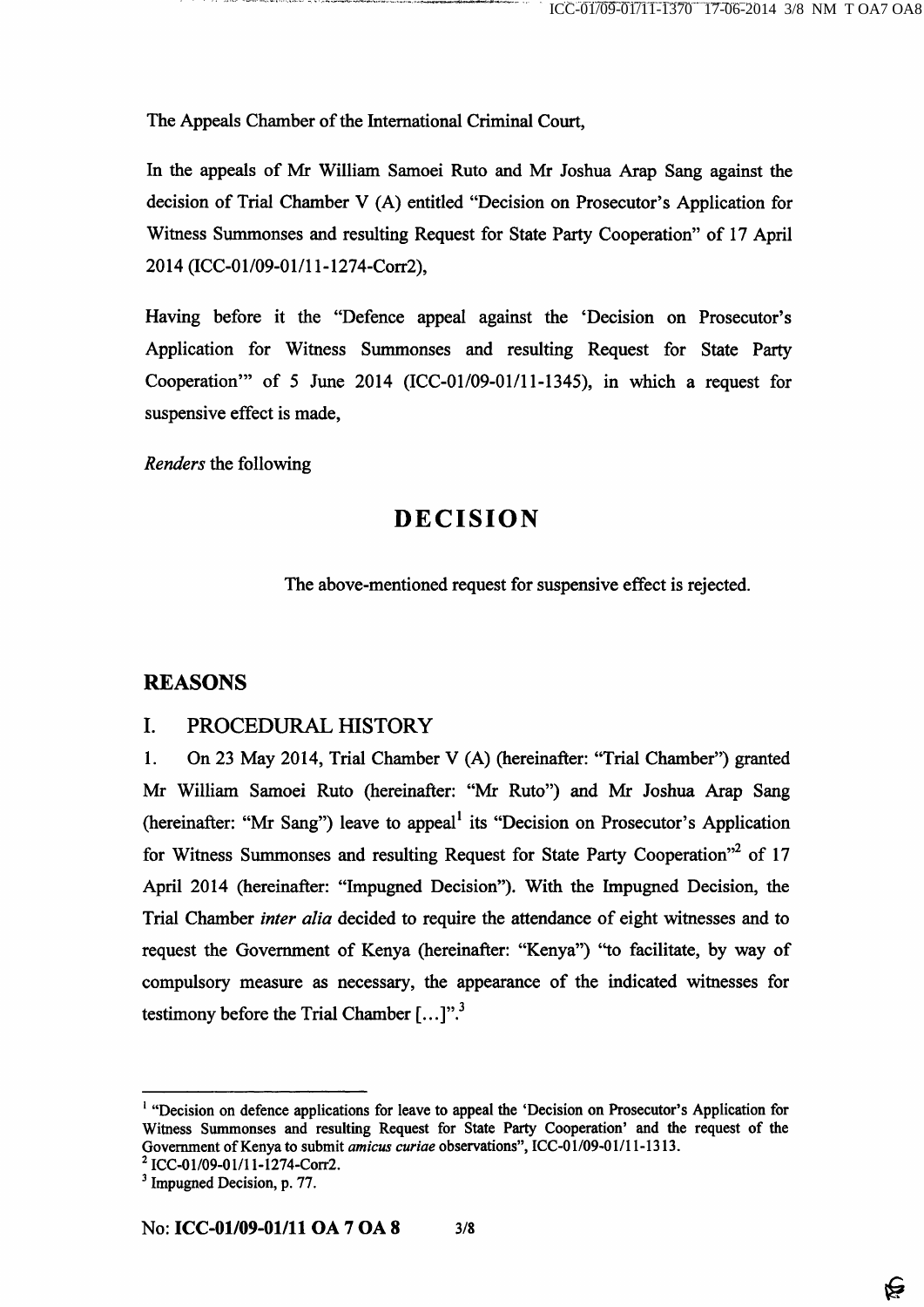2. On 5 June 2014, Mr Ruto and Mr Sang submitted their respective documents in support of the appeals. $4$  In Mr Ruto's Document in Support of the Appeal, Mr Ruto makes a request for suspensive effect pursuant to article 82 (3) of the Statute and mle 156 (5) of the Rules of Procedure and Evidence, to the extent that the Impugned Decision requests Kenya to compel the attendance of certain witnesses.<sup>5</sup> In support of this request and with reference to earlier decisions of the Appeals Chamber on suspensive effect, Mr Ruto submits that granting suspensive effect in the case at hand is required because folly implementing the Impugned Decision before the Appeals Chamber has raled on these appeals would create a situation that could not be corrected, or could be corrected only with difficulties, and that would potentially defeat the purpose of the appeal. $<sup>6</sup>$  In his view, this is because should the Appeals</sup> Chamber eventually reverse the Impugned Decision, without having granted suspensive effect, this would have negative consequences on the witnesses concerned.<sup> $7$ </sup> Mr Ruto argues, in addition, that "no government should be required to Q act inegally and contrary to the Statute and, classific, its own Constitution". Mr Ruto further submits that unless suspensive effect is granted, the very purpose of the appeals at hand could be defeated as the witnesses may be compelled to testify before appeals at hand could be defeated as the witnesses may be compelled to testify before the Appeals Chamber renders its judgment in the present appeals.^ Notwithstanding the request for suspensive effect, Mr Ruto submits that, pending determination of these appeals, the Prosecutor and the Registry should still liaise with Kenya in relation these appeals, the Prosecutor and the Registry should still liaise with Kenya in relation  $t_{\rm tot}$  is eight summonses, in order to suregular his right to be tried without delay.

3. On 10 June 2014, pursuant to an order issued by the Appeals Chamber,  $^{11}$  Mr Sang and the Prosecutor filed their respective responses to Mr Ruto's request for suspensive effect.<sup>12</sup> Mr Sang fully supports the request made by Mr Ruto,<sup>13</sup> while the

<sup>&</sup>lt;sup>4</sup> "Sang Defence appeal against the *Decision on Prosecutor's Application for Witness Summonses and* resulting Request for State Party Cooperation'', ICC-01/09-01/11-1344; and "Defence appeal against the 'Decision on Prosecutor's Application for Witness Summonses and resulting Request for State Party Cooperation'", ICC-01/09-01/11-1345 (hereinafter: "Mr Ruto's Document in Support of the Appeal").

 $^5$  Mr Ruto's Document in Support of the Appeal, paras 50-53.

<sup>&</sup>lt;sup>6</sup> Mr Ruto's Document in Support of the Appeal, para. 50.

<sup>&</sup>lt;sup>7</sup> Mr Ruto's Document in Support of the Appeal, para.51.

<sup>\*</sup> Mr Ruto's Document in Support of the Appeal, para 51.

<sup>&</sup>lt;sup>9</sup> Mr Ruto's Document in Support of the Appeal, paras 52.

<sup>&</sup>lt;sup>10</sup> Mr Ruto's Document in Support of the Appeal, para.53, referring to ICC-01/09-01/11-1304, para. 8.

 $11$  "Order on the filing of a response to request for suspensive effect", 6 June 2014, lCC-01/09-01/11-1348.

<sup>&</sup>lt;sup>12</sup> "Sang Defence Response to Ruto Defence Request for Suspensive Effect of 'Decision on Prosecutor's Application for Witness Summonses and resulting Request for State Party Cooperation'",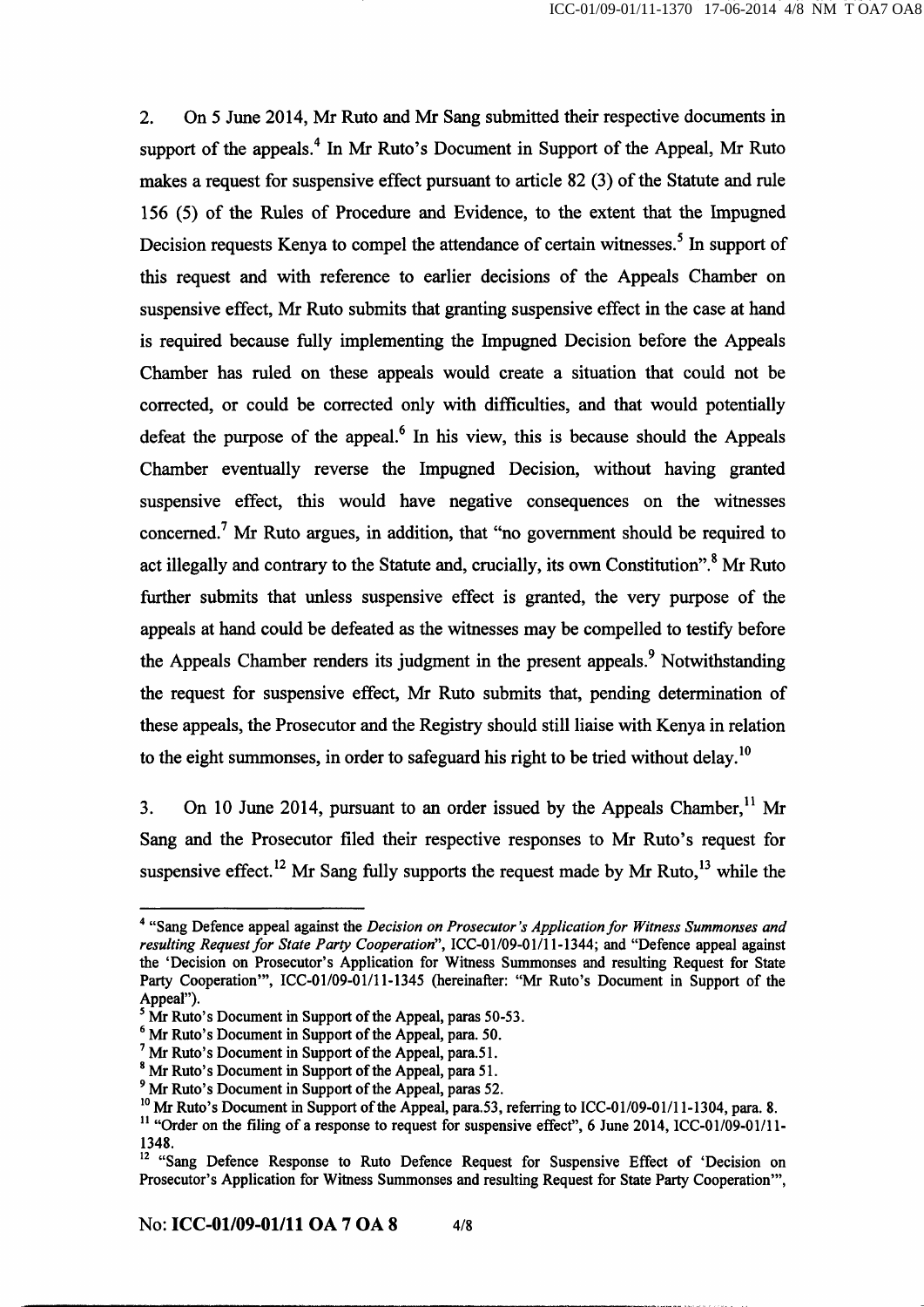১হ্য

Prosecutor submits that, the test for suspensive effect not being met, the request should be rejected. $^{14}$ 

4. Mr Sang submits that the implementation of the Impugned Decision "could have a significant impact on the witnesses' psychological well-being, as in accordance with the Impugned Decision, the witnesses would have to be threatened with sanctions if they continue to refuse to testify".<sup>15</sup> In his view, this implementation would thus necessarily cause a breach of article 68 (1) of the Statute, which provides for the Court's responsibility for the protection of the psychological well-being of witnesses.<sup>16</sup> He further agrees with the minority opinion to the Impugned Decision that, "before compelling any witness to testify, an assessment must be made as to whether or not their security can be adequately safeguarded", $^{17}$  and stresses the Court's responsibility to ensure witnesses' safety and security.<sup>18</sup> Mr Sang also notes the significant financial implications of the implementation of the Impugned Decision for both the Court and Kenya, as well as the waste of time and resources for them and the defence teams.<sup>19</sup> Mr Sang submits that, even if the witnesses' testimony were to be excluded at a later stage, the judges of the Trial Chamber might already have been influenced by it.<sup>20</sup> Finally, Mr Sang submits that the exclusion of their evidence would not be automatic. $2<sup>1</sup>$ 

5. The Prosecutor submits that implementing the Impugned Decision pending the present appeals would neither result in an irreversible situation, nor lead to consequences that would be very difficult to correct, nor defeat the purpose of these appeals. In her view, this is because Mr Ruto's submission that the implementation of the Impugned Decision prior to the delivery of the Appeals Chamber's judgment in these appeals would cause damage to the concerned witnesses is speculative.<sup>22</sup> To her, the same applies to the submission that the witnesses will necessarily continue to

ICC-01/09-01/11-1354 (hereinafter: "Mr Sang's Response"); and "Prosecution Response to Mr Ruto's Request for Suspensive Effect", ICC-01/09-01/11-1355 (hereinafter: "Prosecutor's Response").

<sup>&</sup>lt;sup>13</sup> Mr Sang's Response, para. 11.

<sup>&</sup>lt;sup>14</sup> Prosecutor's Response, para. 9.

<sup>&</sup>lt;sup>15</sup> Mr Sang's Response, para. 6.

<sup>&</sup>lt;sup>16</sup> Mr Sang's Response, para. 6.

<sup>&</sup>lt;sup>17</sup> Mr Sang's Response, para. 7.

<sup>&</sup>lt;sup>18</sup> Mr Sang's Response, para. 7.

<sup>&</sup>lt;sup>19</sup> Mr Sang's Response, para. 8.

<sup>&</sup>lt;sup>20</sup> Mr Sang's Response, para. 9.

<sup>&</sup>lt;sup>21</sup> Mr Sang's Response, para. 10. <sup>22</sup> Prosecutor's Response, para. 4.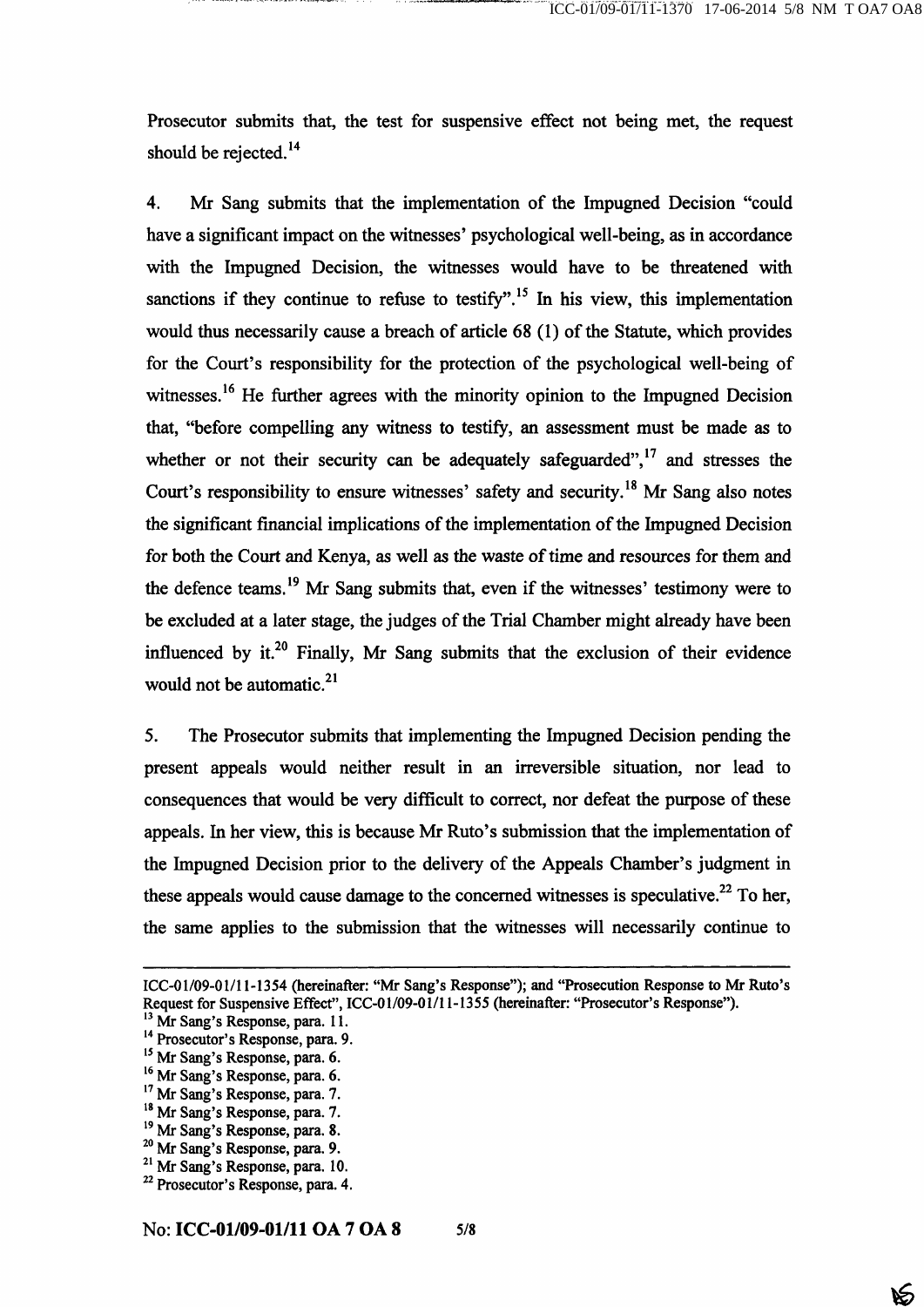refuse giving evidence and will thus need to be sanctioned and compelled to appear.<sup>23</sup> Furthermore, the Prosecutor submits that Kenya's legislation allows for the implementation of the Impugned Decision and that Mr Ruto's submissions that Kenya would have to act under unregulated procedures lack merits.<sup>24</sup> In her view, in implementing the Impugned Decision, Kenya would be acting in accordance with a judicial decision rendered by the Court, applying its relevant domestic law.<sup>25</sup> The Prosecutor avers that the Impugned Decision is legally binding on Kenya "regardless of the hypothetical possibility that it might be overturned on appeal",  $2<sup>6</sup>$  and that, based on Mr Ruto's argiunents, no decision could ever be enforced as long as an appeal could still be launched, contrary to the principle that "suspensive effect is not automatic". $27$  In the Prosecutor's view, Mr Ruto has failed to demonstrate that enforcement of the Impugned Decision would create an irreversible situation or would potentially defeat the purpose of the appeals at hand, should they be granted. This is because, in that case scenario, any step taken by Kenya could simply be nullified.<sup>28</sup>

## II. MERITS

6. Article 82 (3) of the Statute provides that, upon request, the Appeals Chamber may order suspensive effect. The Appeals Chamber recalls that it has consistently held that its decision to order that an appeal has suspensive effect is discretionary<sup>29</sup> and that, "when faced with a request for suspensive effect, the Appeals Chamber will consider the specific circumstances of the case and the factors it considers relevant for the exercise of its discretion under these circumstances".<sup>30</sup> The Appeals Chamber has summarised the circumstances in which it has previously exercised its discretion to grant suspensive effect as follows:

In past decisions, the Appeals Chamber, when deciding on requests for suspensive effect, has considered whether the implementation of the decision under appeal (i) "would create an irreversible situation that could not be corrected, even if the Appeals Chamber eventually were to find in favour of the

 $^{23}$  Prosecutor's Response, para. 6.

<sup>&</sup>lt;sup>24</sup> Prosecutor's Response, para. 5.

<sup>&</sup>lt;sup>25</sup> Prosecutor's Response, para. 7, referring to the Impugned Decision, paras 157-179.

<sup>&</sup>lt;sup>26</sup> Prosecutor's Response, para. 7.

<sup>&</sup>lt;sup>27</sup> Prosecutor's Response, para. 7.

<sup>&</sup>lt;sup>28</sup> Prosecutor's Response, para. 7.

 $^{29}$  See for example Prosecutor v. Jean-Pierre Bemba Gombo, "Decision on the Request of the Prosecutor for Suspensive Effect", 3 September 2009, ICC-01/05-01/08-499 (OA 2), para. 11.

 $^{30}$  Prosecutor v. Mathieu Ngugjolo Chui, "Decision on the request of the Prosecutor of 19 December 2012 for suspensive effect", 20 December 2012, ICC-01/04-02/12-12 (OA), para. 18, referring to previous jurisprudence.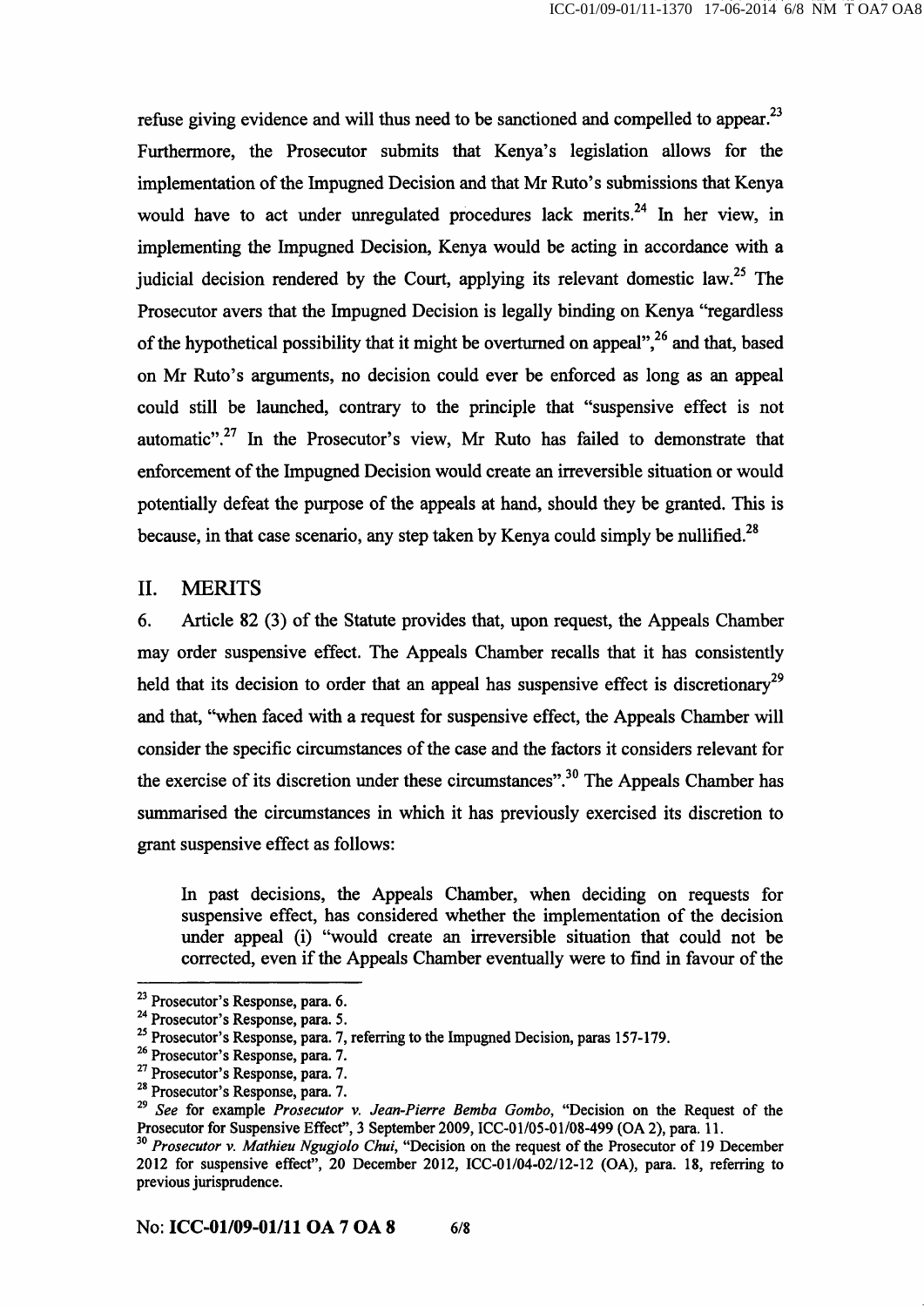«Ç

appellant", (ii) would lead to consequences that "would be very difficult to correct and may be irreversible", or (iii) "could potentially defeat the purpose of the appeal". $^{31}$  [Footnotes omitted.]

7. Turning to the circumstances of the present case, the Appeals Chamber notes that the request for suspensive effect is limited to the aspect of the Impugned Decision that requests Kenya, if necessary, to compel the witnesses to appear before the Trial Chamber.

8. Without prejudice to the Appeals Chamber's eventual judgment on the merits of the present appeals, the Appeals Chamber finds that Mr Ruto's and Mr Sang's submissions in support of the request for suspensive effect are unpersuasive. This is because none of their submissions show how the implementation of the Impugned Decision (i) would lead to an irreversible situation that could not be corrected; (ii) would lead to consequences that would be very difficult to correct and may be irreversible; or (iii) could potentially defeat the purpose of the appeal, were the Appeals Chamber eventually to find in favour of Mr Ruto and Mr Sang.

9. Notably, the Appeals Chamber considers that the potential effect that an enforcement of the Impugned Decision might have on the eight witnesses is, as the Prosecutor notes, largely speculative. As to the impact on Kenya, the Appeals Chamber recalls that article 93 of the Statute provides for procedural avenues in case a State Party considers that it carmot comply with a request for cooperation. Kenya may avail itself of these procedures if it considers this to be necessary. Finally, the Appeals Chamber is not persuaded that, if the witnesses testified before the Trial Chamber and if the Appeals Chamber subsequently overturned the Impugned Decision, this would have irremediable consequences on the trial itself. In the view of the Appeals Chamber, the arguments advanced by Mr Sang in this regard $^{32}$  are largely speculative and do not merit the granting of suspensive effect.

10. The Appeals Chamber recalls that suspensive effect is the exception, not the mle. In the case at hand, none of the applicable criteria are met. It appears to the Appeals Chamber that Mr Ruto's request rather raises an issue pertaining to trial

<sup>&</sup>lt;sup>31</sup> Prosecutor v. Jean-Pierre Bemba Gombo, "Decision on the Request of Mr Bemba to Give Suspensive Effect to the Appeal Against the 'Decision on the Admissibility and Abuse of Process Challenges'", 9 July 2010, ICC-01/05-01/08-817 (OA 3), para. 11.  $32$  See Mr Sang's Response, paras 9 and 10.